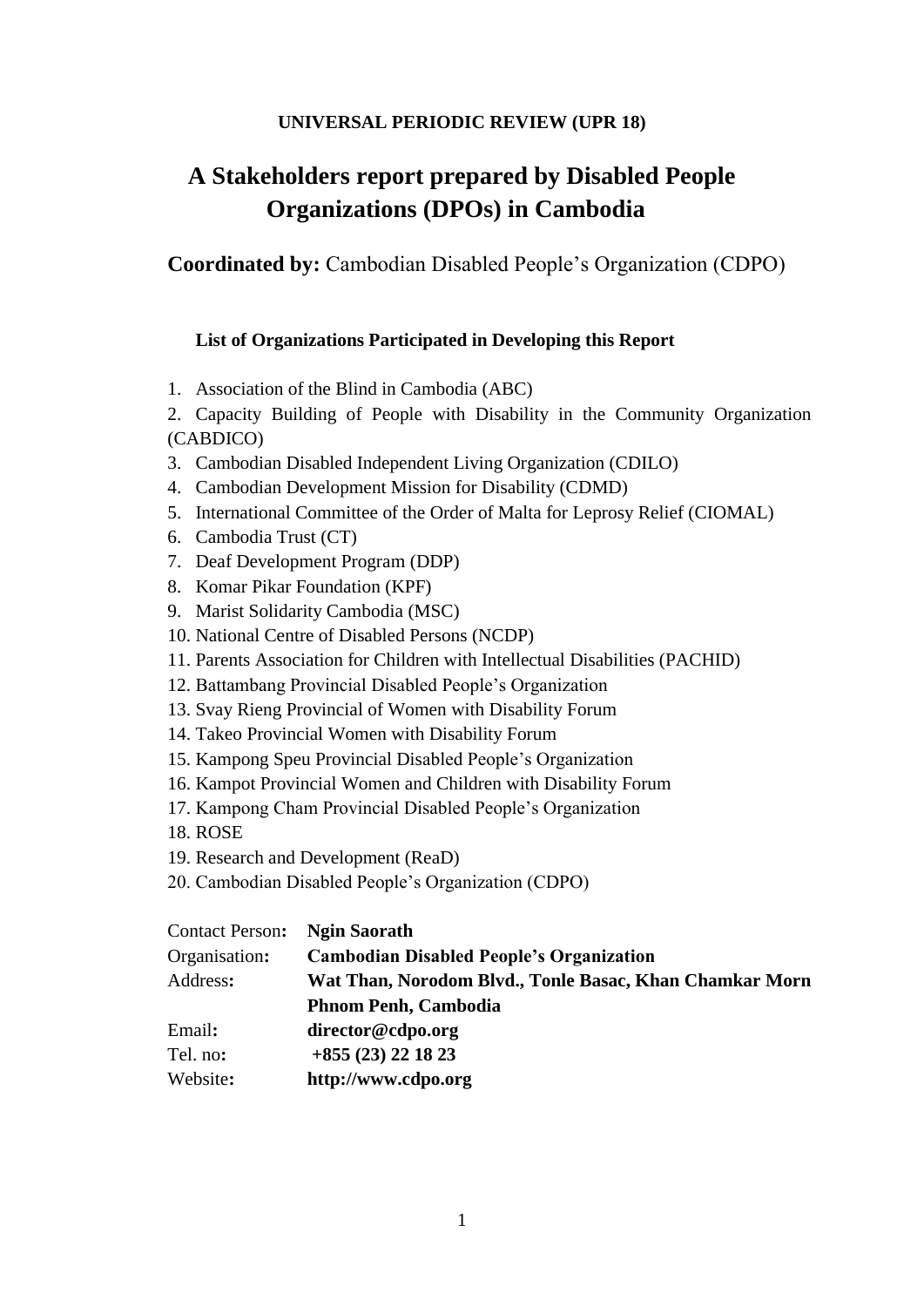#### **I. Introduction**

1. Twenty DPOs and NGOs representing different disabilities participated in the two day workshop organised by Disabled People's International (DPI), Cambodia with the support of DPI and International Disability Alliance (IDA) on 16th and 17th May 2013 at the Cambodian Disabled People's Organisation (CDPO) Phnom Penh. Among the participants six were women. Several issues relating to disability were discussed during the two days. The participants identified five major issues after in-depth discussions that we want to highlight and have elaborated those in this report along with some recommendations.

# **II. Overview**

2. **Cambodia is often cited as a country with a high number of persons with disabilities.** Estimates of the number of persons with disabilities in Cambodia vary significantly from one source to another depending on the definitions used. In 1997, the Asian Development Bank (ADB) reported that 9.8% of Cambodians are persons with disability. **In 2004, the National Institute of Statistic (NIS) found that the percentage of persons with disabilities is 4% of the total population (Cambodia Socio-Economic Survey (CSES), 2004). Surprisingly, in the most recent release of the General Population Census of Cambodia 2008, the estimation of the percentage of the total population to be persons with disabilities was only 1.44% of the total population (NIS-MoP, 2009).<sup>1</sup>**

3. According to statistics from the Cambodian government, almost a fifth of the people with disabilities in Cambodia have amputations, mainly due to the land mines. 11% have visual impairments, and 5% are deaf or hard of hearing. One fifth of the people with disabilities in Cambodia are children. The vast majority of disabled Cambodians live in rural areas.<sup>2</sup>

4. **It is established that persons with disabilities generally belong to the poorest among the poor with very limited access to resources, basic social services, education, vocational training and employment.** In addition, they are often seen as a hopeless, lonely, isolated group without sufficient affection from families, relatives and friends. **People with disabilities are among the most vulnerable groups in Cambodian society.** ADB estimated in 2007 that 28.3 per cent of the population is surviving on less than USD 1.25 a day, and 30.1 per cent is living below the national poverty line.<sup>3</sup>

5. Cambodian Constitution in Article 74 obliges the State to assist the disabled and the families of combatants who sacrificed their lives for the nation. $4$  Cambodia signed the

2 Sida (2012). *"Disability Rights in Cambodia."* Phnom Penh: Sida.

<sup>1</sup> <sup>1</sup> Cambodian Disabled People's Organization (2010). "Report on the Preparedness of Disability Action Council's Member Organization Toward Employment of Persons with Disabilities." Phnom Penh: CDPO.

<sup>3</sup> Ibid.

<sup>4</sup> Royal Government of Cambodia (1993). *"Constitution of the Kingdom of Cambodia."* Phnom Penh: RGC.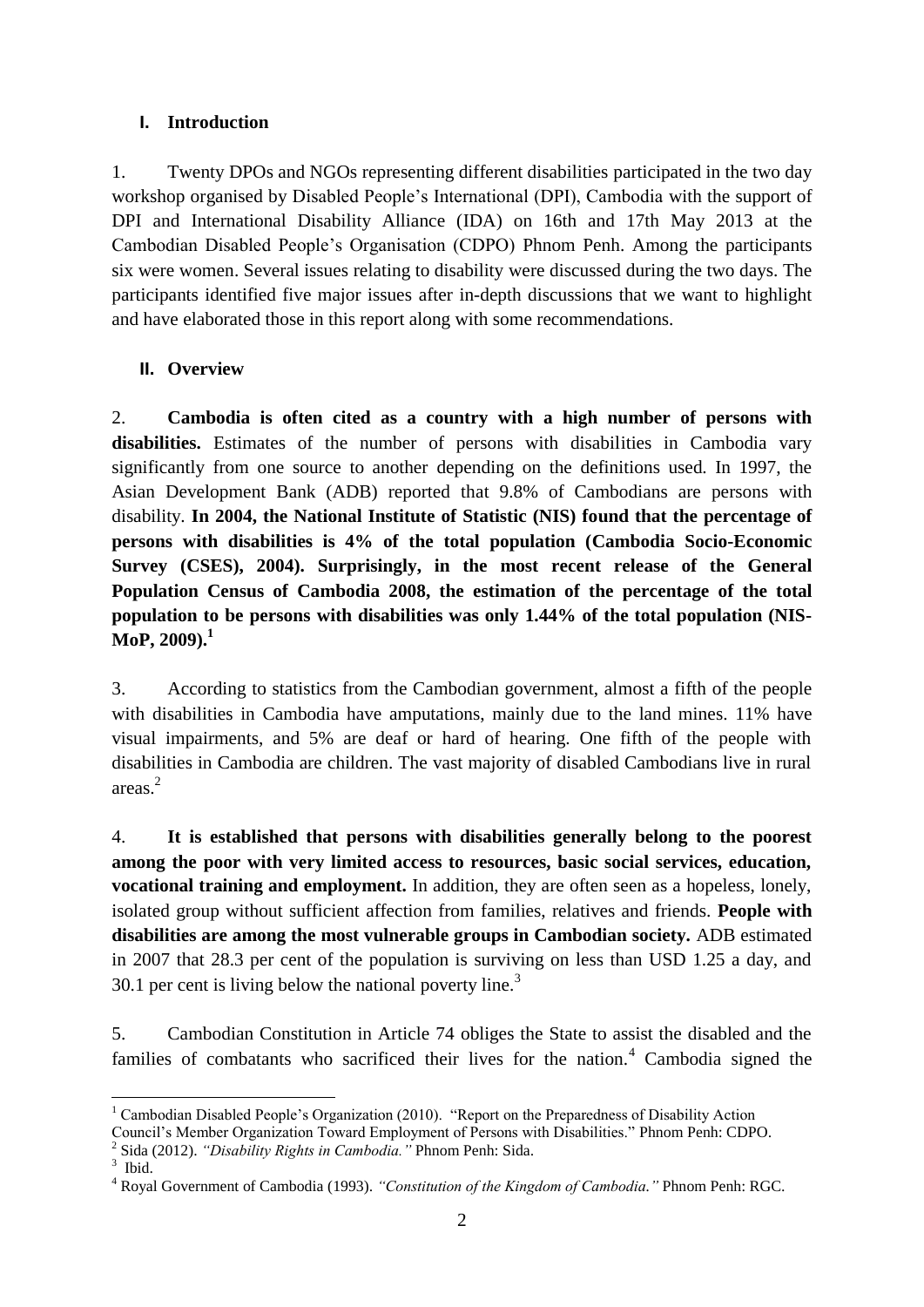Convention on the Rights of Persons with Disabilities (CRPD) in 2007 and ratified it in December 2012. In 2009, the Cambodian government adopted "Law on the Protection and the Promotion of the Rights of Persons with Disabilities." It is a progressive law including non-discrimination in employment and a quota, accessibility, inclusive education, right to vote and so on. **Ratification of the CRPD and adoption of disability rights law are certainly significant milestones for protecting and promoting the rights of persons with disabilities in Cambodia. The challenges, however, lie in the ineffective implementation of these disability rights instruments.**

#### **III. Five Key Concerns**

Based on the results of workshop, some of the key concerns of people with disabilities are:

#### **A. Laws, Policies and Action Plans**

6. Although the "Law on the Protection and Promotion of the Rights of Persons with Disabilities" was adopted in 2009 after Cambodia signed the Convention on the Right of Persons with disabilities, certain provisions of the law emphasize the impairment of persons with disabilities<sup>5</sup> rather than the barriers that hinder their full and effective participation in society on an equal basis with others.<sup>6</sup>

7. Many provisions of CRPD were not integrated into this law. Only some rights have been stated in Cambodian disability law—livelihood, physical and mental rehabilitation, health care and prevention, public accessibility, education, employment and vocational training, incentive, and election.<sup>7</sup> **The law does not address the right of vulnerable groups such as women and children with disabilities and other important rights including access to justice, freedom from exploitation, violence and abuse, freedom of expression and opinion, and access to information, protection of persons with disabilities during situation of risk and humanitarian emergencies etc. enshrined in the CRPD**. 8

8. Currently, there is no National Policy on Disaster Management. The National Committee for **Disaster Management (NCDM) and the Ministry of Planning (MOP) established an inter-institutional task force to formulate a "Strategic National Action Plan for Disaster Risk Reduction 2008 – 2015" (SNAP). However, this Strategic Plan** 

<sup>1</sup> <sup>5</sup> See, e.g., "Law on Protection and Promotion on the Rights of Persons with Disabilities" (LPPRPD) art. 4 (defining "persons with disabilities" as "any persons who lack, lose, or damage any physical or mental functions, which result in a disturbance to their daily life . . . such as physical, visual, hearing, intellectual impairments, mental disorders and any other types of disabilities toward the insurmountable end of the scale").

<sup>&</sup>lt;sup>6</sup> See article 1 of the CRPD, which states that "[p]ersons with disabilities include those who have long-term physical, mental, intellectual or sensory impairments which in interaction with various barriers may hinder their full and effective participation in society on an equal basis with others").

<sup>7</sup> See, e.g., LPPRPD.

<sup>8</sup> See, e.g., CRPD art. 6, 7, 11, 13, 16, 21.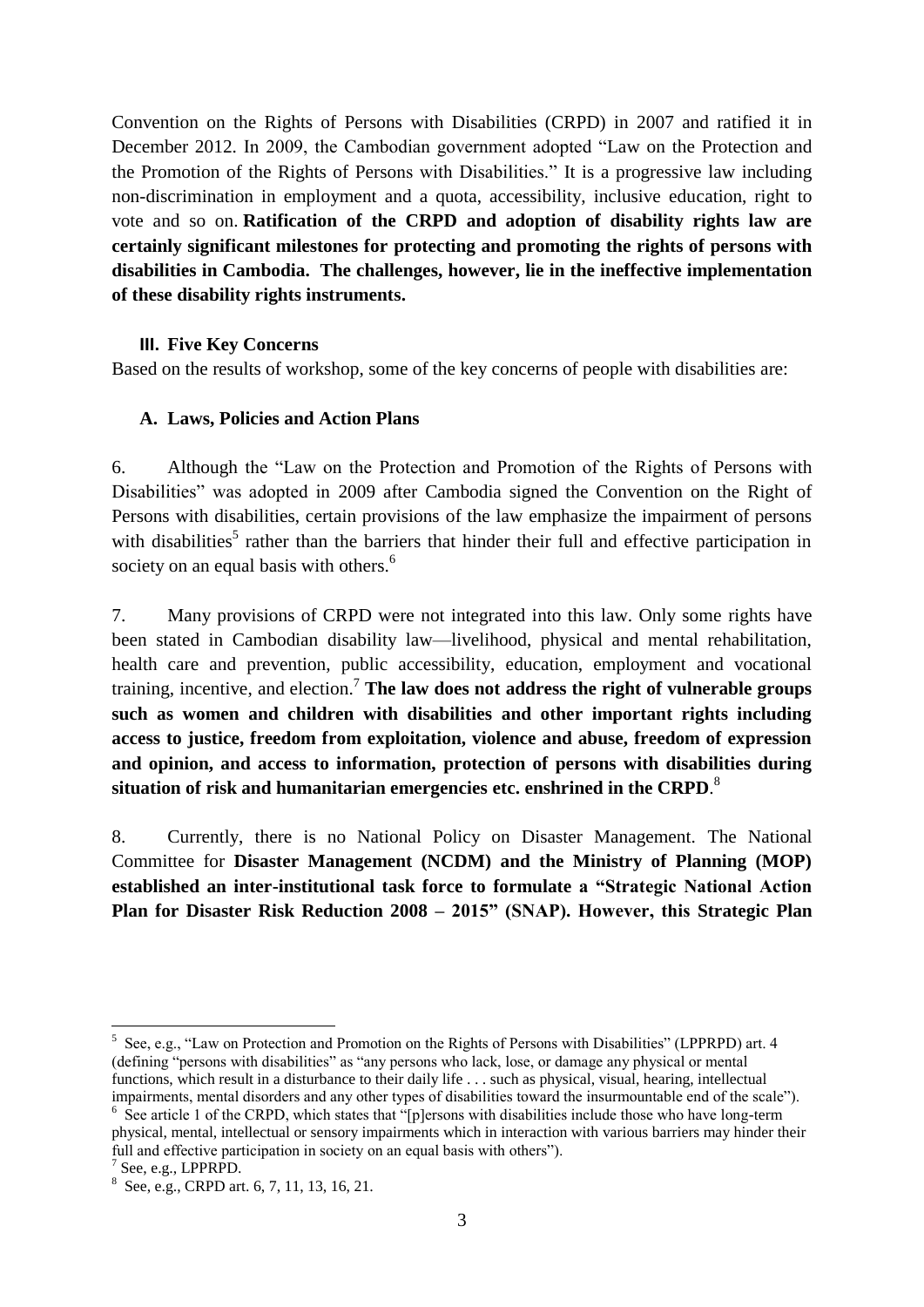# **does not specify how to facilitate or provide assistance for persons with disabilities during natural disaster.**<sup>9</sup>

9. The implementation of the 2009 Disability Law is still not full and effective. Many enforcement mechanisms or implementation processes are not outlined in the law. Instead, some provisions state that the details of the implementation of the provisions will be specified in sub-decree, prakas or ministerial orders to be issued later by the competent and relevant ministries. **The law requires the adoption of 5 Sub-decrees and 11 Prakases to be fully implemented. As of May 20, 2013, however, only 4 sub-decrees and 2 Prakases have been issued.**

10. Other national policies such as National Strategic Plan and Commune Investment Plan include disability but do not earmark budget for the implementation. **According to the National Strategic Plan (NSDP) (2009-2013), the Ministry of Social Affairs, Veterans and Youth Rehabilitation (MoSVY) will be responsible for strengthening and expanding welfare and rehabilitation services for disabled people, but it does not provide details on how much of national budget will be allocated for the implementation.** 

11. Although disability legislation and policies were adopted, the dissemination of the information regarding the existence of those laws and policies to the law enforcement agencies, civil servants, the general public including persons with disabilities, specifically those living in remote area is still limited. As a result, **many people in the country including persons with disabilities are not aware of the rights of persons with disabilities.** 

#### **Recommendations:**

1

12. The Cambodian government should **amend the existing disability law** so as to ensure that in every provision of the law disability issues will be addressed from the human right perspective as enshrined in CRPD to ensure full and effective participation of persons with disabilities in all spheres of life. More provisions relating to other human rights of persons with disabilities as enshrined in CRPD should be added to ensure that CRPD is fully and effectively implemented in the country.

13. The **Strategic National Action Plan for Disaster Risk Reduction 2008 – 2015 developed by the government must include strategy for protecting persons with disabilities** during situation of risks and humanitarian emergencies that take into account the vulnerability and needs of persons with disabilities in the relief efforts.

<sup>&</sup>lt;sup>9</sup> See e.g. "Strategic National Action Plan for Disaster Risk Reduction 2008 – 2015" available at [http://www.unisdrapps.net/confluence/display/bib/Strategic+National+Action+Plan+\(SNAP\)+for+Disaster+Ris](http://www.unisdrapps.net/confluence/display/bib/Strategic+National+Action+Plan+(SNAP)+for+Disaster+Risk+Reduction) [k+Reduction.](http://www.unisdrapps.net/confluence/display/bib/Strategic+National+Action+Plan+(SNAP)+for+Disaster+Risk+Reduction) Last access May 21, 2013.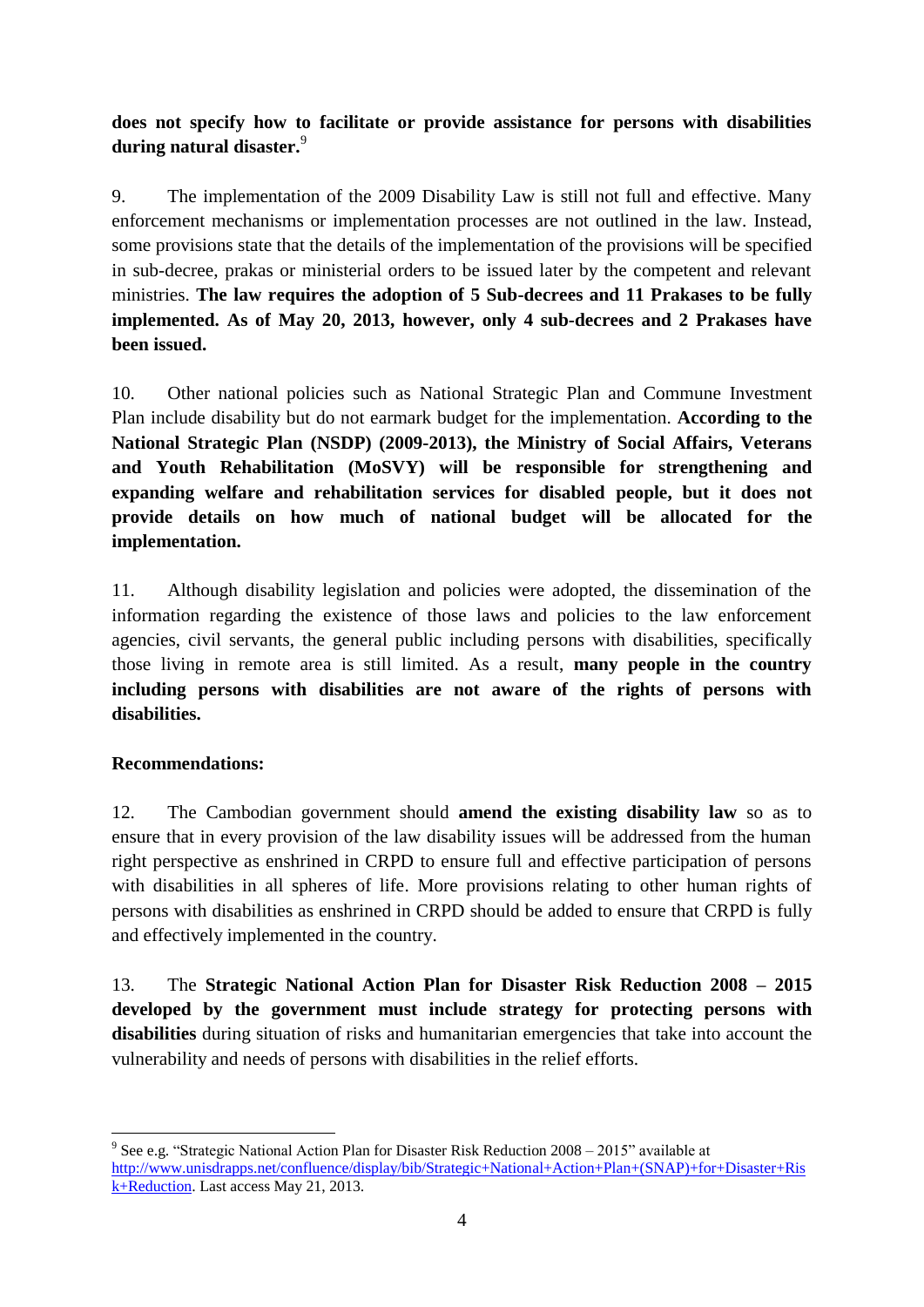14. The government must ensure that all of its national policies and strategic plans address inclusion of persons with disabilities. Those policies should have an **implementing and monitoring mechanism** that specifically evaluates progress made in relation to disability and provide an adequate budget for the implement.

15. The government should **closely consult with and actively involve persons with disabilities, including children with disabilities, through their representative organizations** in developing laws, policies, Sub-decrees and Parkases concerning the rights of persons with disabilities.

16. The government must **strengthen the dissemination of information** relating to the existing laws and policies concerning the rights of persons with disabilities through media such as television, radio, newspaper, brochure, education and training at the community level. The government should also ensure that those laws and policies are available in accessible format for persons with disabilities in the form of Braille, large print, easy to read, and audio formats.

# **B. Accessibility**

17. Article 21 of the Cambodian disability law requires all public places be made accessible for persons with disabilities. **Article 22 states that "the organization for public accessibilities or the means of transportation for persons with disabilities shall be determined by an inter-ministerial Prakas by the Ministers in charge of Social Affairs and other concerned ministries/institutions." However, as of May 2013, such Prakas has not been issued.**

18**. People with disabilities experience difficulties in accessing public service as most government offices and public buildings do not have ramps, accessible entrance, toilets**  and people who use wheelchairs are often carried up the stairs in order to access them. **Most employers do not provide reasonable accommodation for employees with disabilities in the workplace.**

19. **The Ministry of Transportation does not have a policy or guidelines for accessible public transportation or for making streets accessible through the installation of curb cuts.** Most streets do not have sidewalks. All public or private buses and taxis do not have the physical space needed to load or carry wheelchairs. The bus and traffic lights are not equipped with auditory signal. Therefore, people who use wheelchairs and those who have visual impairment have difficulties travelling alone. They often need assistance.

20. **Access to information for persons with disabilities in Cambodia is still limited resulting in exclusion of persons with sensory disabilities.** The use of Braille, sign language, and easy-to-read materials such as simplified text and pictures for those with intellectual and learning impairment is generally limited to education in specialized schools. The national library does not provide audio, large print or electronic versions of their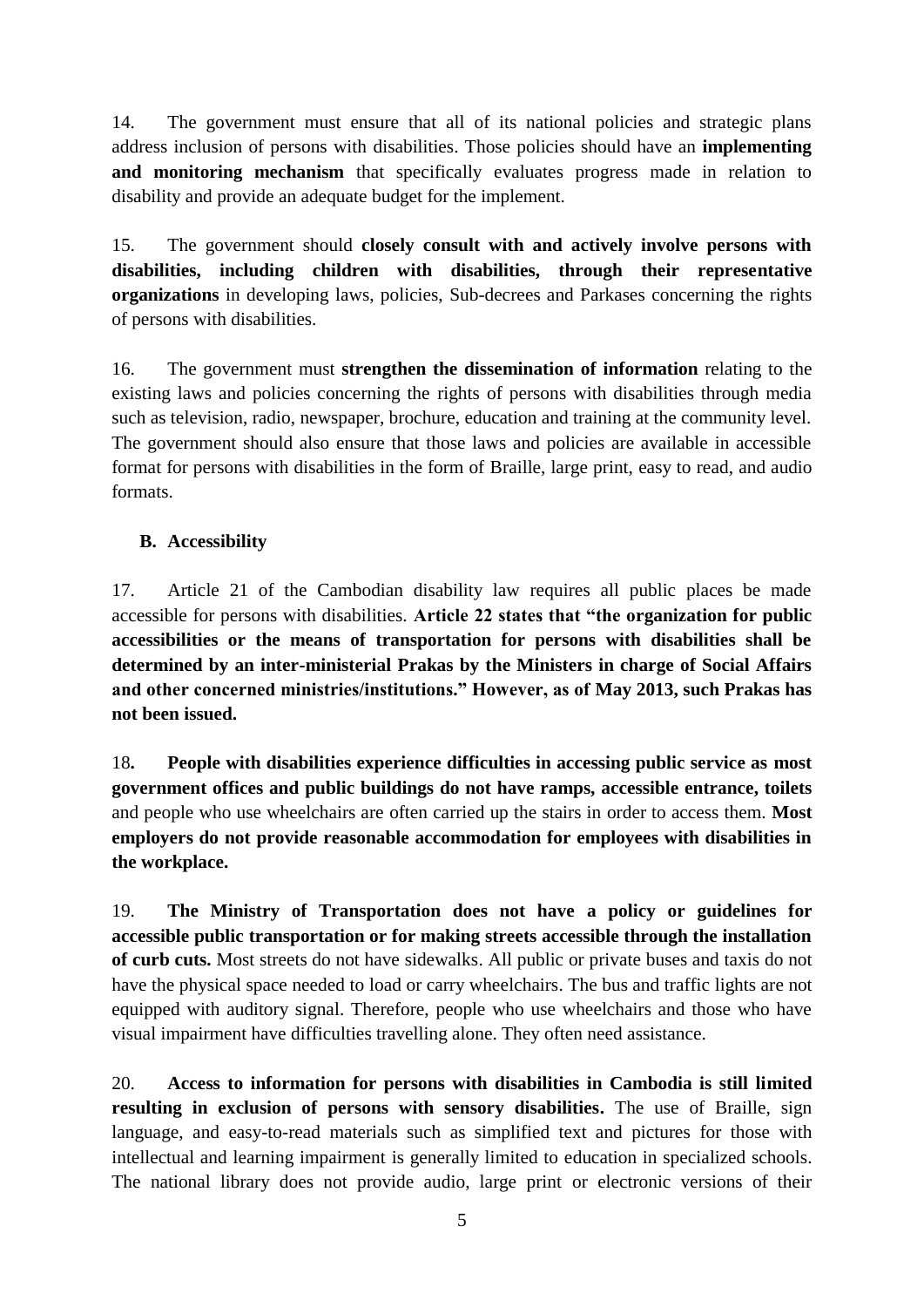materials. There has not been a national standardized of sign language in Cambodia. Although there are more than ten television channels operating in Cambodia, only two provide sign language during news broadcasting. Other education and entertainment programs on televisions do not provide sign language or closed captions.

# **Recommendations**:

21. The government should **accelerate the development of Prakas including sufficient monitoring mechanisms concerning the accessibility standard for public building and transportation**. The guidelines should take into consideration the universal design principles to ensure accessibility for all people.

22. The government must **allocate a national budget for setting up a resource centre for sign language and Braille**. The centre must increase the availability of reading and education materials in accessible formats for all persons with disabilities including intellectual and sensory disabilities. The government should also require state and private media to provide sign language and closed caption in their program and seek technical assistance to this end.

# **C. Education**

23. **Article 30 of Cambodian Disability Law obligates private educational establishment to provide special discounts for school fees, study books and stationary for students with disabilities or military veterans with disabilities. The discount has to be determined by an inter-ministerial Prakas by the Ministers in charge of Social Affairs and Education. As of May 2013, such Prakas has not been issued.**

24. **In 2008, the Ministry of Education Youth and Sports (MoEYS) adopted a "Policy on Education for Children with Disabilities" but this policy focuses only on children with physical disabilities. It excludes children with intellectual and psychosocial disabilities.** The roles and responsibilities of relevant stakeholders in implementing the policy are not clearly specified. Moreover, the policy does not mention a clear monitoring and evaluation mechanism and the budget allocated to implement this policy.

25. Although the inclusive education-training module has been developed and approved by the MoEYS, few teachers have so far been trained on how to assist children with disabilities. <sup>10</sup> The result of a survey on **"current situation of education for children with disabilities" conducted by CDPO with support from Handicap International in 2010 shows that only a small percentage of MoEYS employees surveyed for the research have received training or have resources for teaching children with disabilities.** There is a

 10 UNICEF, "Education". Phnom Penh, Cambodia.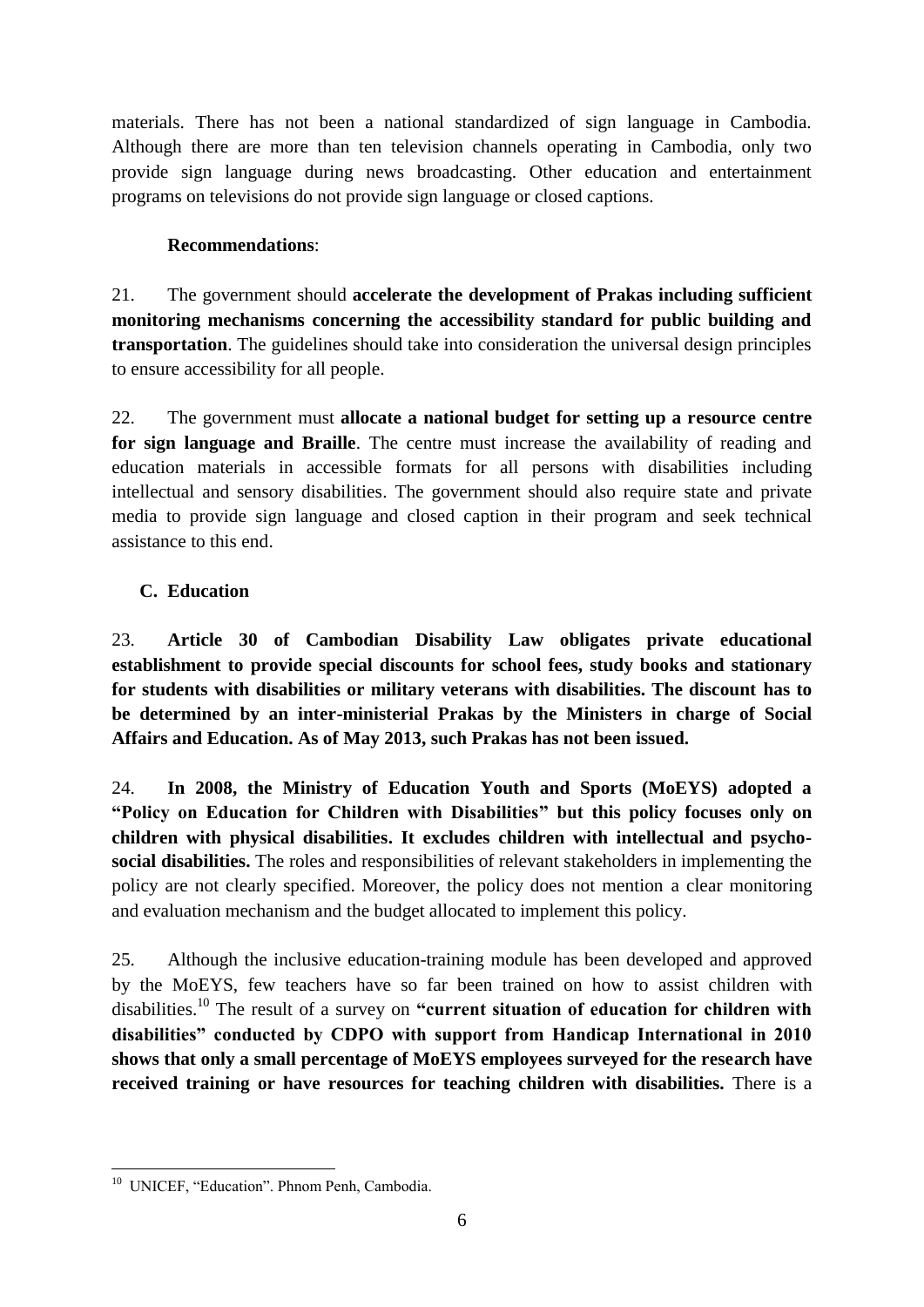need for teachers who are trained to teach all children with disabilities including children with intellectual or physical disabilities.<sup>11</sup>

26. At present, there is little support available for children with disabilities in mainstream public schools. **Special schools for children with hearing and visual impairments do exist in Cambodia. The inclusion of children with visual, hearing, and other disabilities like intellectual disability and Autism in the mainstream schools has not been generally recognized. Special schools are not part of the public schools system under the management of the MoEYS. The non-governmental schools only have the capacity to provide education services to a small population of children with disabilities in Cambodia**. 12

27. **Only a very small number of children with disabilities have access to Braille or Sign Language education services.** Few schools were viewed by students as being "child" friendly". Many students with disabilities cannot attend public schools because only a few schools have ramps, accessible toilets, and handrails. $^{13}$ 

28. Vocational training options for persons with disabilities, especially for the blind and those with intellectual disabilities such as autism are limited. **While all the vocational training centers are situated in Phnom Penh and other cities but the majority of disabled people in Cambodia live in the rural area. Because of poor infrastructure and limited and expensive transportation service, many people with disabilities, especially women with disabilities in rural areas do not have access to this training opportunity.**

# **Recommendations:**

29. The government should **accelerate the development of Prakas concerning the discount in education for students with disabilities and ensure that quality education and lifelong learning are available for all persons with disabilities**.

30. The government should **amend policy on education for children with disabilities to include provisions for all students with disabilities including those with intellectual and sensory impairments**. A **department should be set up to monitor the implementation of the policy.** Provisions relating to operations and budget allocation of this institution should be added to the policy.

31. The government should take measure to ensure that **teachers are provided with training on inclusive education, sign language, and how to facilitate the education of students with all types of disabilities**. All learning materials should be available in formats that are accessible for students with visual, hearing, intellectual impairment and learning

<u>.</u>

<sup>&</sup>lt;sup>11</sup> Cambodian Disabled People's Organization (2010). "Report on Current Situation of Education for Children *with Disabilities."* Phnom Penh: CDPO.

<sup>12</sup> Ibid.

<sup>13</sup> Ibid.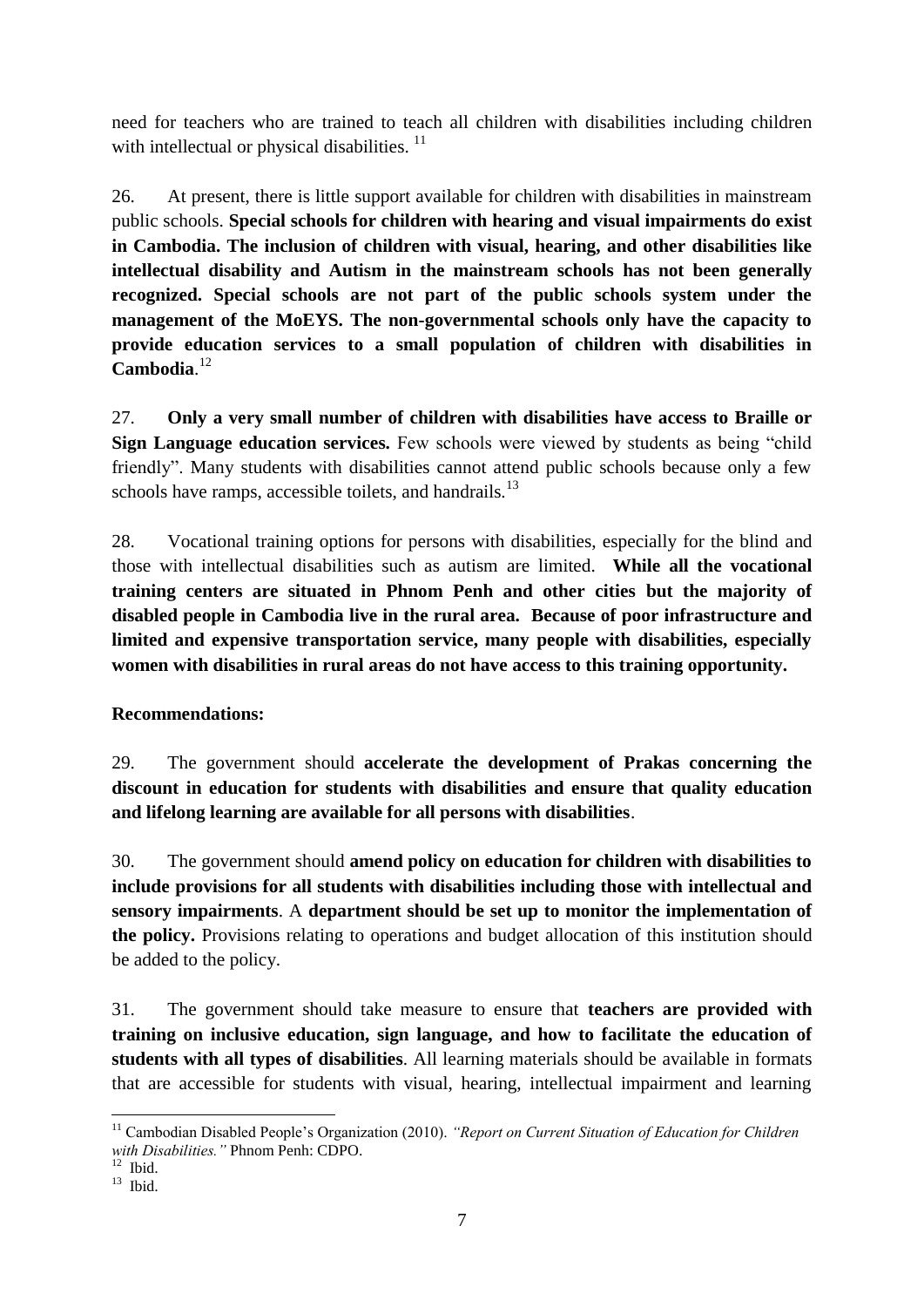difficulties. The government should ensure that resources are devoted to develop its sign language education and interpretation and ensure the availability of these to deaf and deafblind persons.

32. Through the audit of all schools, the Ministry of Education should work closely with its provincial network to ensure that **facilities such as ramps are put in place where schools are not accessible and to establish a timeline with goals and indicators for increasing accessibility of all schools.**

#### **D. Political Participation**

1

33. The purpose of the CRPD is to protect all rights of all persons with disabilities including those with mental and intellectual impairments. "Discrimination on the basis of disability" as defined in article 2 means any distinction, exclusion or restriction on the basis of disability which ha the purpose or effect of impairing or nullifying the recognition, enjoyment or exercise, on an equal basis with others, of all human rights and fundamental freedoms. Article 29 of the convention protects the rights to political participation of persons with disabilities. Moreover, Human Rights Council resolution A/HRC/RES/19/11 prohibits any exclusion or restriction on the basis of disability in the right to participation in political and public life. Article 44 of Cambodian Disability Law ensures the equal rights for all persons with disabilities to vote or be a candidate for election. Moreover, Article 45 prohibits discrimination and stigmatization against persons with disabilities that run for election. However, **Article 34 and 50 of the Amended Law on Election of Members of the National Assembly (LEMNA) of 2007 prohibits "insane persons or persons under guardianship, who are certified as such by a competent institution" to stand as candidate in the election of the National Assembly and to register.**<sup>14</sup> Similarly, the **Amended Law on Elections of Commune Councils of 2006 prohibits persons that are certified by a competent institution as being insane or under a guardianship to register or vote in the Commune Councils Election.**<sup>15</sup> The restriction based on disability stipulated in these election laws place persons with intellectual or psycho-social disabilities at a high risk of being excluded from these political processes.

34. **Voter registration is generally held at commune council offices or other places in the community such as schools, pagodas, or houses. These places are most often inaccessible** sometimes even located on the second floor and these buildings without ramps.<sup>16</sup>

<sup>&</sup>lt;sup>14</sup> Royal Government of Cambodia. (2007). "Amended Law on Elections of Member the National Assembly *(LEMNA)."* Phnom Penh: RGC.

<sup>15</sup> Royal Government of Cambodia. (2006). *"Amended Law on Elections of Commune Councils."* Phnom Penh: RGC.

<sup>&</sup>lt;sup>16</sup> General Election Network for Disability Access (AGENDA) (2013). "Election Access for Persons with Disabilities in Cambodia." Phnom Penh: AGENDA.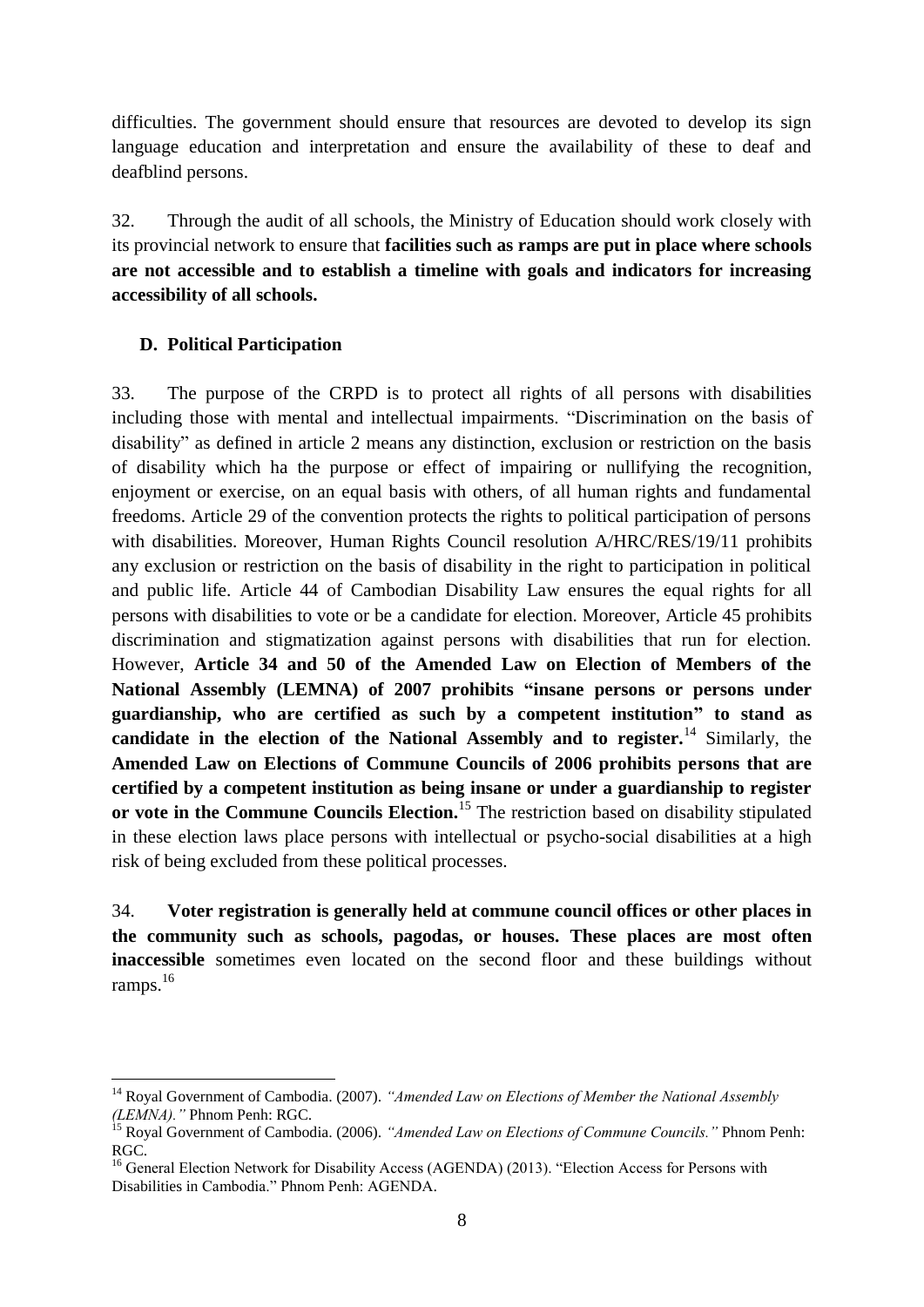35. Currently, the voter lists do not have a section recording the disability of voters. It is the same for candidate list of political parties. As a result, there is no statistics available regarding the number of voters and candidates with disabilities.

36. **Polling stations are usually not physically accessible for persons with disabilities.**  In particular, those using wheelchairs and persons with visual disabilities experience the greatest difficulties in accessing polling stations.<sup>17</sup> Of the polling sites observed by Action Disability Development in 2003 General Election, 58% were accessible for wheelchair users. Approximately 37% had steps that prevented people with disabilities from reaching the polling site, and only 7.5% had an entrance ramp.<sup>18</sup> Moreover, most of voting booths and ballot boxes are not accessible to wheelchair users.

37. The Braille ballot templates for persons with visual impairments are available at the polling station since the 2008 General Election. However, election officials are not taught how to use those templates. **Many persons with visual impairment are not aware of the availability of Braille ballot templates due to the lack of information dissemination and voter education.**<sup>19</sup>

38. Most of video spots relating to elections that are broadcast on television channels do not provide sign language or subtitle. Political parties do not provide sign language interpretation of their manifesto speeches during the campaign. As a result, **many deaf people do not have access to election information**.

# **Recommendations:**

39. The government should **amend its Election Laws that discriminate against persons with intellectual and psycho-social disabilities** so as to comply with the CRPD, Human Rights Council Resolution A/HRC/RES/19/11, and the Cambodian Disability Law.

40. The government and the National Election Committee should ensure that **all voter registration offices, polling stations, information regarding party manifestos and their speeches are accessible to all persons with disabilities**.

41. The **voter list should have a section to record disability of voters** so as to collect data of voters with disabilities. However, the data collection should be made on a voluntary basis taking into consideration the right to privacy of voters with disabilities. The statistics will make facilitation of voters with disabilities easier.

42. The **National Election Committee (NEC) should provide trainings to election officers** on how to use Braille ballot template. **Information about availability of these** 

 $\frac{17}{17}$  Ibid.

<sup>&</sup>lt;sup>18</sup> International Disability Rights Monitor (2005). "Regional Report of Asia".

<sup>&</sup>lt;sup>19</sup> General Election Network for Disability Access (AGENDA) (2013). "Election Access for Persons with Disabilities in Cambodia." Phnom Penh, AGENDA.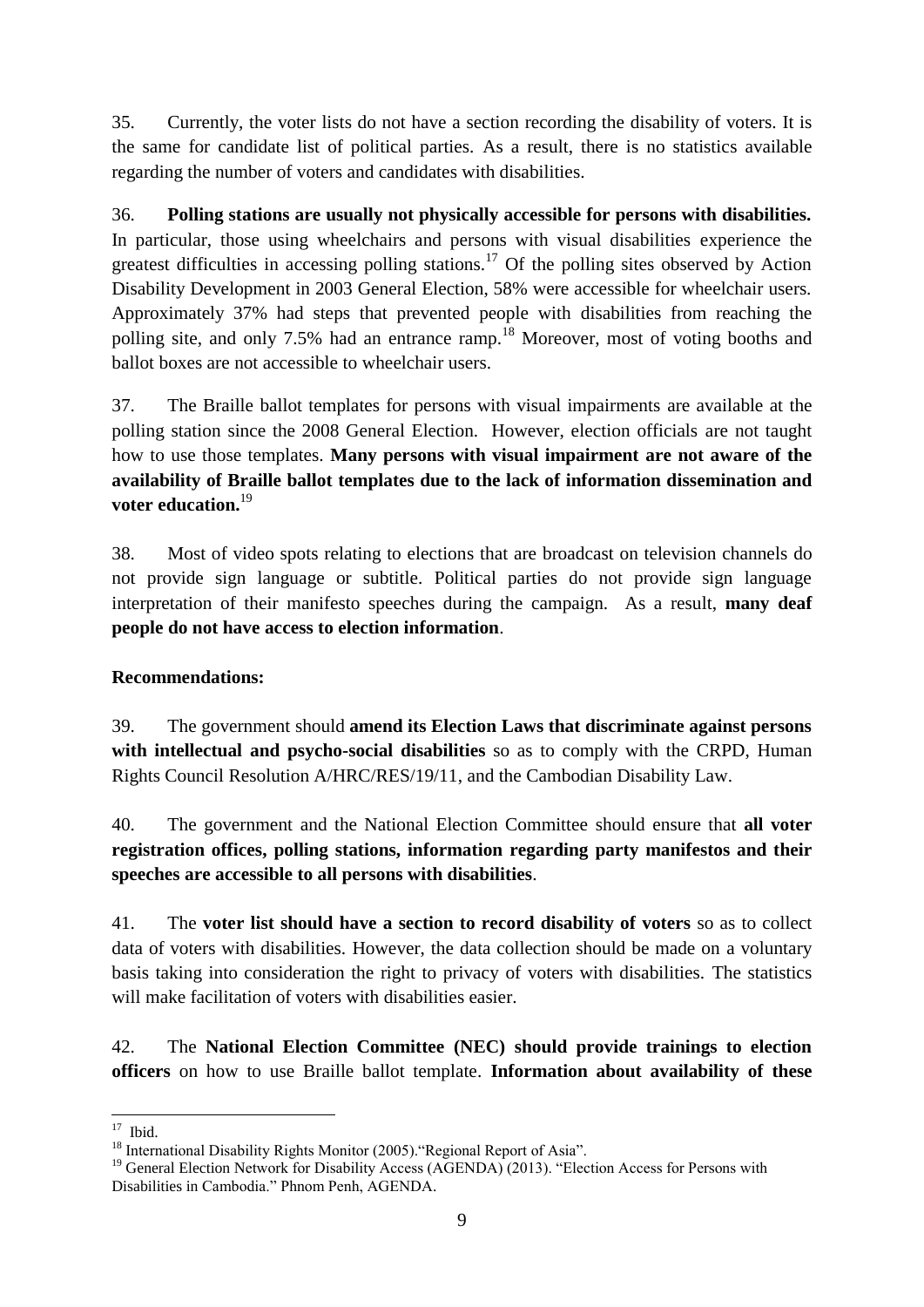**templates should be disseminated widely across the country.** The NEC should also ensure that persons with disabilities, including those with visual impairment can serve on the committee on the same basis as other persons.

# **E. Access to Public Health and Rehabilitation Services**

43. **In 2008, the Ministry of Health adopted a "Health Strategic Plan 2008-2015". Although it is a comprehensive document, there is no provision detailing health care for persons with disabilities.**<sup>20</sup>

44. According to Sub-decree on pension policy for poor persons with disabilities in the community, persons with severe disabilities and those who have Poor ID card are eligible for free healthcare and rehabilitation services as well as support for transportation. However, **the Poor ID cards have not been issued to persons with disabilities who are eligible for this pension scheme.**

45. There is a lack of heath infrastructure and human resource resulting in poor quality of health services throughout the country. **Most of health centers are located in the city and provincial towns. People with disabilities need to travel long distances to receive treatment, which typically entails additional transportation costs making it very difficult for disabled people living in the rural areas to benefit from them.** Even though heath centers are available, most of them are not accessible for wheelchair users.

46. Most healthcare providers such as doctors and nurses are inadequately trained on how to communicate, treat, and better serve patients with disabilities. As a result **many persons with disabilities are denied access to healthcare services, especially deaf patients because of untrained medical staff.**

47. **Healthcare for persons with psycho-social disabilities remains problematic.** There is limited number of professional healthcare providers. As of 2010, Cambodia had approximately thirty-five trained psychiatrists and forty-five trained psychiatric nurses for a population of close to fifteen million. While 297 primary care physicians and 270 primary care nurses have also taken basic courses in mental health care, it is estimated that only a small percentage of them actually provide "some degree" of mental health care. **The public mental health system does not allocate any positions for psychologists or social workers, which largely reflects its strong biomedical approach to mental health.**<sup>21</sup>

#### **Recommendations:**

48. The government should **adopt policy concerning healthcare for persons with** disabilities. It should allocate national budget for the implementation of the policy.

<sup>1</sup> <sup>20</sup> Ministry of Health (2008). *"Health Strategic Plan 2008-2015".*

<sup>21</sup>Leitner Center for International Law and Justice. *"Mental Health and Human Rights in Cambodia".*